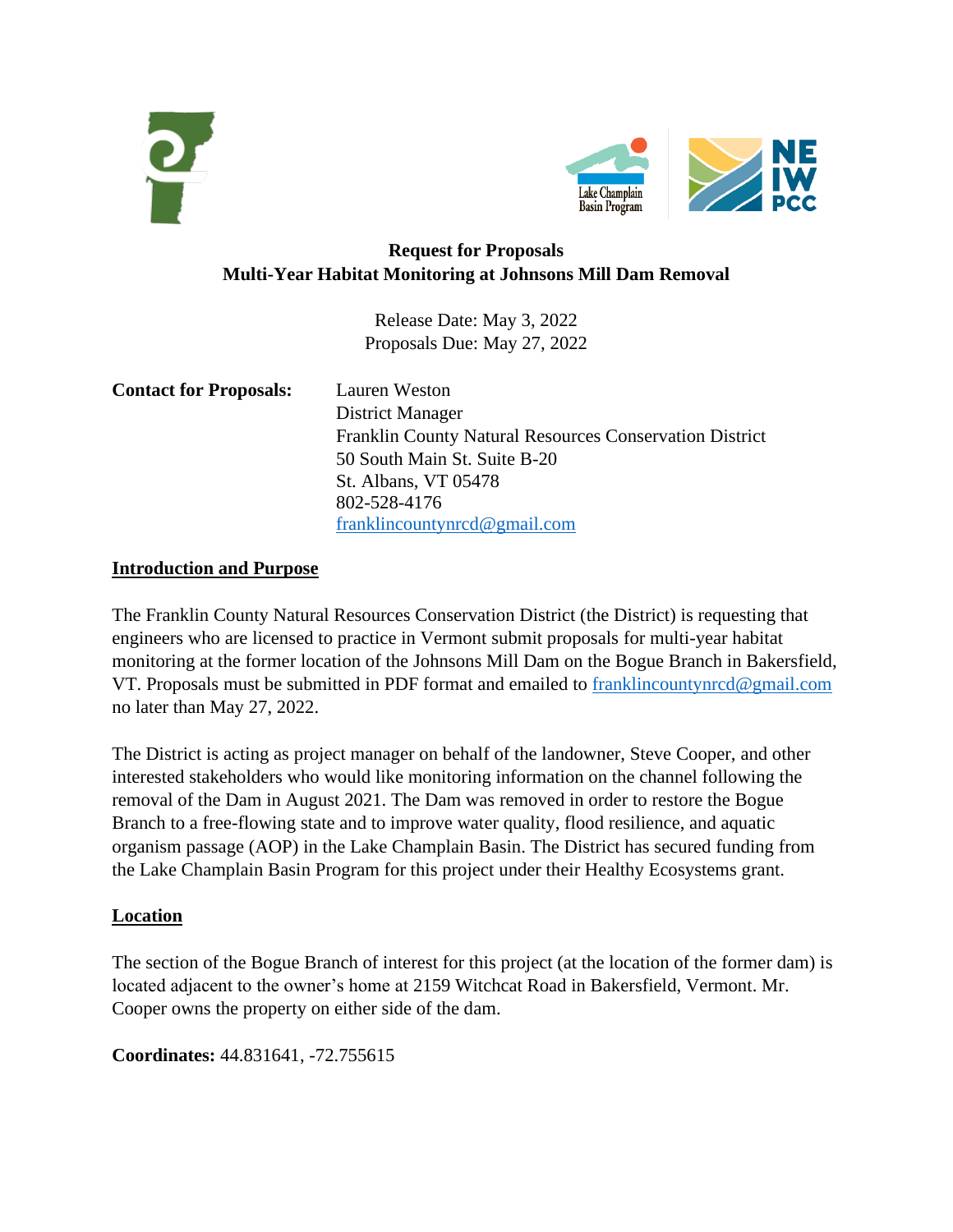

*Aerial Photo of the Bogue Branch in the area of the removal of Johnsons Mill Dam. Credit Dana Allen of FluidState Consulting - September 21, 2021.*

# **History and Description**

This habitat monitoring project aims to better understand the impacts of dam removal and river restoration projects on native species habitat in the Lake Champlain Basin and across Vermont to inform future habitat feature design considerations, sediment removal volumes, long-term stream stabilization processes, and more. The monitoring work will take place across three field seasons on the Bogue Branch in Bakersfield, VT in the area of the removal of the Johnsons Mill Dam (completed August 2021) by a multi-disciplinary team of project partners and stakeholders following the protocols of the Reach Habitat Assessment and supplementary data collection. Outputs of this project will be annual monitoring photos, data tables, mapping, and reports; additionally, one public event will be hosted in Year 2 (2023). Outcomes of this project include improved understanding of aquatic organism habitat following dam removal and river restoration for practitioners, funders, regulators, and dam owners, in addition to the goal of increased willingness of other dam owners to consider removal due to demonstrated wildlife and water quality benefits.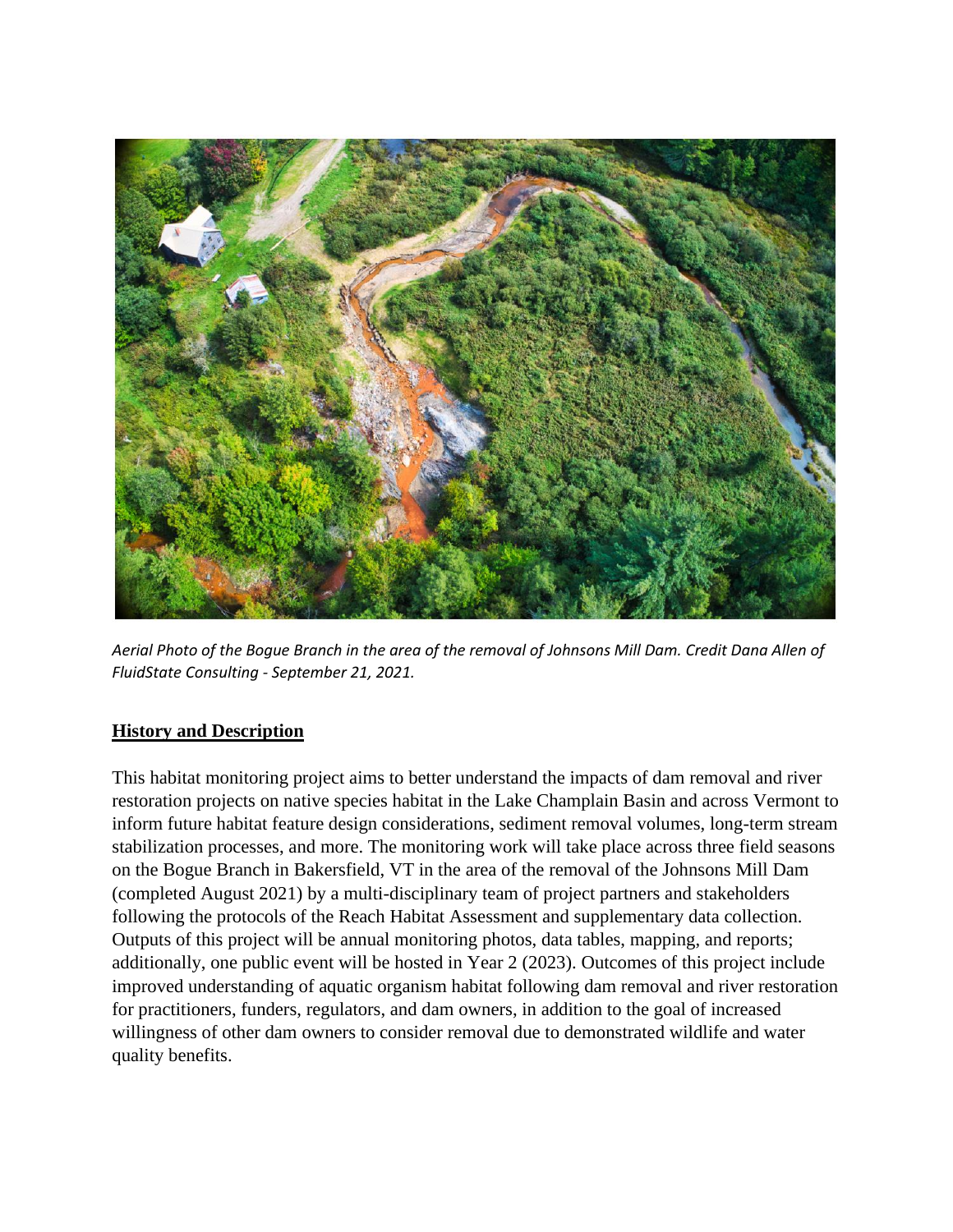The original engineering design work for the dam removal and stream restoration were completed by Stone Environmental.

Existing data for the project site include pre- and post-breach and as-built longitudinal, cross section survey, and aerial photography, photos, historical investigations and documentation, and more. We propose to use the Reach Habitat Assessment protocol developed by the Vermont Agency of Natural Resources as a baseline framework to capture critical habitat information along with supplemental data collection to track river movement, plant and animal species and habitat presence, and other metrics over time.



#### **Project**

The goal of the District and the landowner is to monitor the changes in the Bogue Branch stream channel in the area around the previously-removed dam. The District currently has funding for 3 years of monitoring: 2022, 2023, and 2024. Additional funding for a 4<sup>th</sup> season of monitoring is being sought but has not been secured.

Specifically, this project seeks to address knowledge gaps related to a removal design that had a minimal amount of sediment removed from the upstream/impoundment prior to dam removal; this project was unique in terms of how low the sediment removal volume had been. The 2019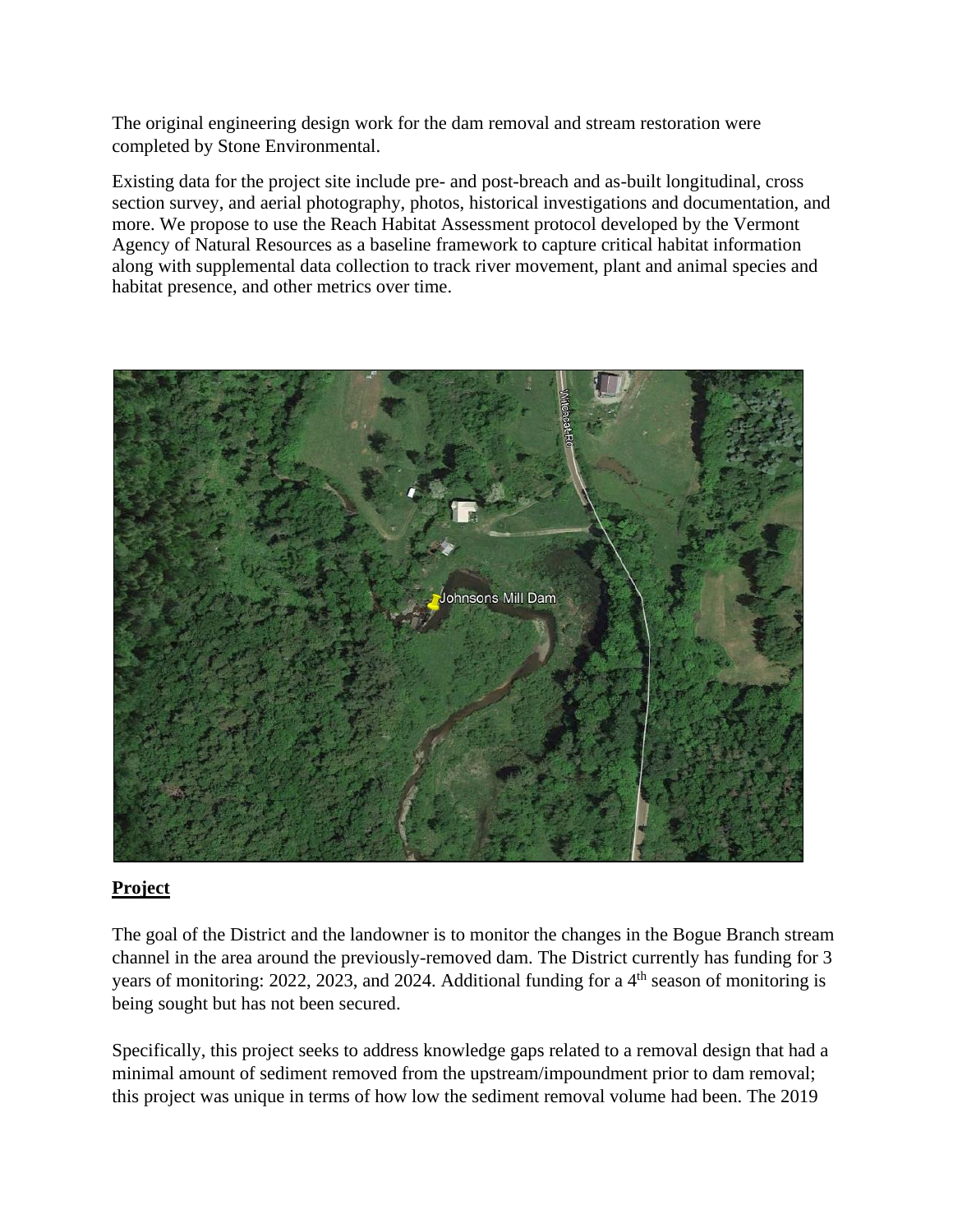Halloween storm had breached the dam and sent a massive amount of sediment downstream in an uncontrolled manner; the dam removal in 2021 removed some sediment and moved it to neighboring lands, but a large amount of sediment was allowed to stay on site in the stream to move through the stream system in a more natural manner. We expect to learn about how the sediment is moving through this system, seeking geomorphic equilibrium, re-establishing its streambanks and floodplains, and re-naturalizing in a largely rural setting. We seek to better understand how this implementation project leads to stream changes over time in a dynamic system which had a large amount of sediment left in its system.

## **Scope of Services**

The District seeks proposals for the following:

- 1. Work with the District and Lake Champlain Basin Program, as well as other State partners, to develop a Quality Assurance Project Plan for the project.
- 2. Collect the following data\*:
	- a. Annually: detailed longitudinal and cross-sectional surveys, analysis of streambed material (embeddedness), woody debris recruitment analysis, and plant species survival and coverage. Analysis will include sediment transport calculation. Additional data collection required to inform the overall needs of a Habitat Reach Assessment (as developed by the Agency of Natural Resources) may also be required.
	- b. Seasonally (four times per year) perform drone aerial imagery collection and analysis

\* Collaborate, where needed, with other subcontractors (biological specialist) and State of Vermont staff from the DEC Rivers Program and Vermont Fish and Wildlife Department, as well as District staff.

- 3. Participate in one public outreach event in 2023 hosted by the District.
- 4. Assist with determination of future monitoring needs and tasks towards the end of project completion.
- 5. Lead compilation and writing of annual monitoring reports and final monitoring reporting for submission to Lake Champlain Basin Program.

#### **Funding and Method of Payment**

Funding for the RFP is contingent upon available funding. Funding originates from an agreement between the Lake Champlain Basin Program. All payments will be made after satisfactory completion of each deliverable as outlined in an agreement between the District and the selected entity.